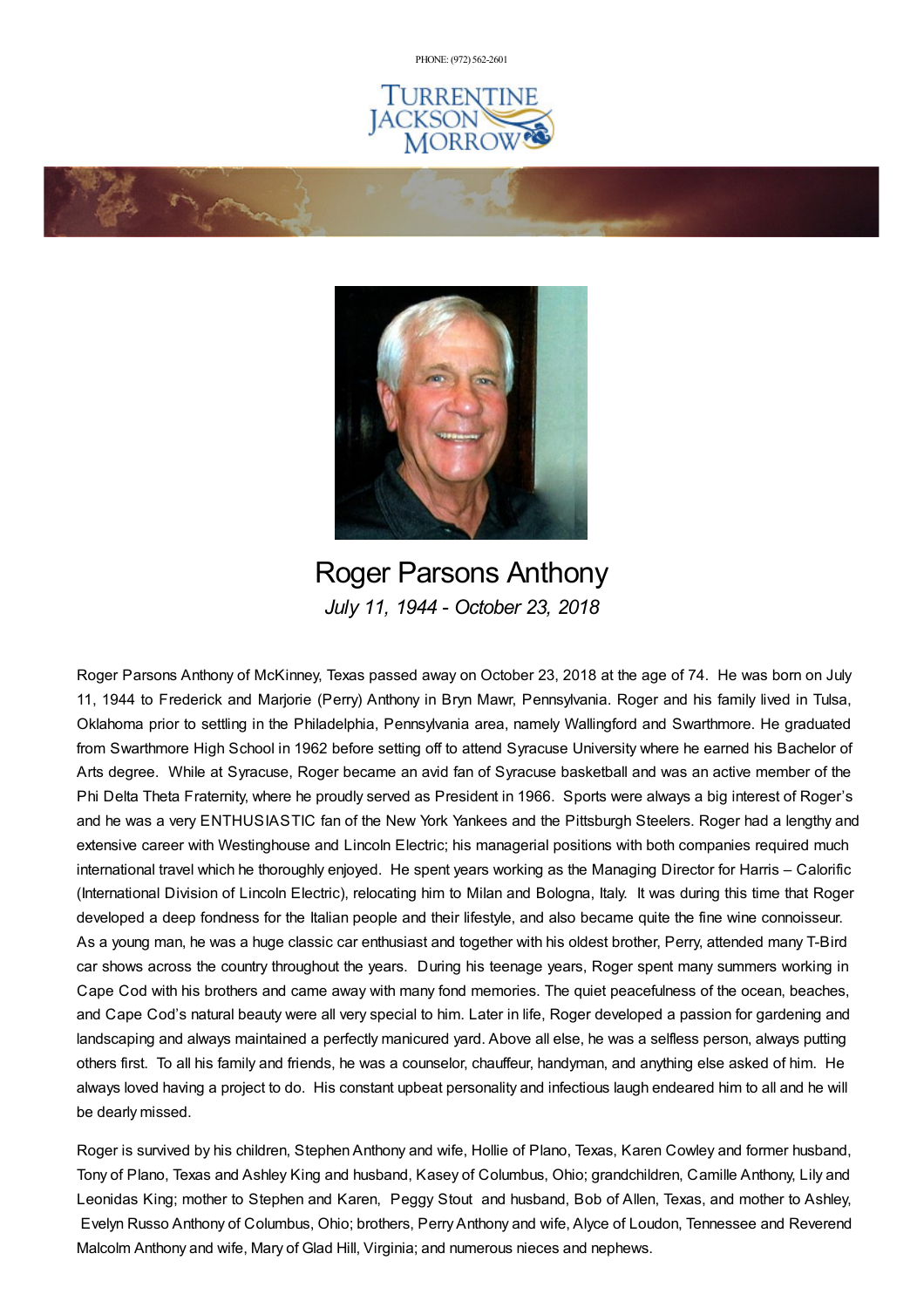He was preceded in death by his parents, Frederick and Marjorie Anthony.

A memorial service will be held at 2:00 p.m., Saturday, November 3, 2018 at Turrentine Jackson Morrow Funeral Home Chapel, 2525 Central Expressway, Allen, Texas 75013

Please join in a celebratory gathering immediately following the service at 1701 Berwick Drive McKinney, Texas.

## **Memorials**

*Dad, I imagine you in heaven right now, having a nice pep talk with God, as you get ready to attend your service. I see you putting on your best suit, brushing your hair with soft bristles, and tying your necktie while looking in the mirror. You are looking sharp and distinguished, with a glowing grin upon your face. You are the most handsome man ever created and you have an exquisite soul. I am here at your service in spirit, just as you will be here with us. When you passed, you left a part of yourself that is always with me; In exchange, I gave you a part of myself to always be with you as well. My unconditional love and esteem for you will never falter. More than anything, I wish I could hug you in a tangible way in this world… I feel your presence; I also see you and hear you everywhere. I want to thank you for being my spectacular father and for positively impacting others by just being yourself. I am grateful for all of the life, love, details, and countless memories we shared together. "Rest in peace" is not appropriate for you, as you preferred to stay active. Instead, I will say, "Embrace peace and do whatever makes you happy." You deserve it. I love and miss you endlessly, with every ounce of my heart. --Ashley*



## **ASHLEY ANTHONY KING, NOVEMBER 2, 2018**

*Roger Parsons Anthony, who also referred to himself as "R", is a name with a person behind it that exudes greatness and deserves reverence. Everyone who met Roger loved him - or if they didn't - they respected him. The sunshine reminds me of my father; It is bright, it brings warmth, it illuminates, it shines, and it provides energy for growth. Dad always lived with strong principles: "So*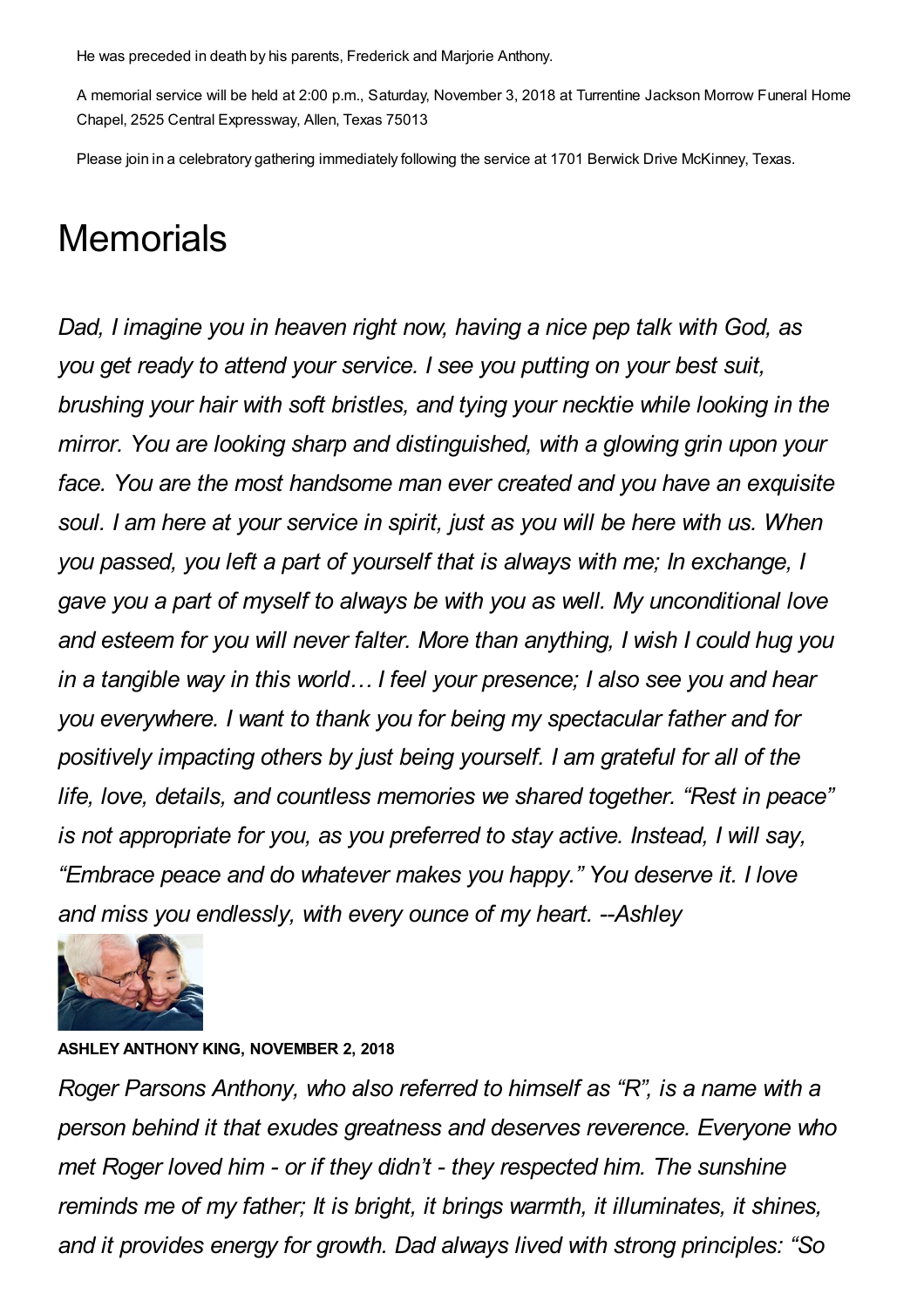*something bad happened…what's the next best thing? What can you do to make that happen?" Dad will be remembered for his character, integrity, attitude, resilience, and fortitude. Although no one is perfect, Roger was the closest one to it in my eyes. I feel he nobly walked with God every single moment. He had a heart of gold and would even overextend himself to take action in order to offer his help. He had the utmost appreciation for the world around him. I was adopted as an orphan, but my dad never indicated to me that I was anything less than a certain daughter to him. I never doubted his his love, dedication, encouragement, or support. I'm grateful for every second we had together in this universe. He is a part of me, and I am proud to be raised as an Anthony. My dad was and always will be my hero, my inspiration, the positivity in my soul, and the laughter in my heart. He is the good in everything and the good in everything I do. God brought us together, and we will never be apart. Dad, I miss you more than words will ever convey. You have been my source of sense, of spirituality, and touchstone for my entirety. To me, you signified diligence, success, and responsibility. You were a born leader who embodied commendable qualities that are lost on most individuals. You taught me that forgiveness is the truest and biggest thing we can do for moving on, but it also is important for recognizing hope. You showed me that shortcomings should be seen as opportunities for goals of improvement. You proved that everyone deserves a chance to make things right. I will raise my children to carry on the virtues and faith that you have shown me all my life. I appreciate you suggesting the name, Liliana, for my daughter, as I immediately knew it was the right fit for her. Lily loves you and misses you dearly. I know she thinks of you frequently when something reminds her of you. She recognized your precious nature and felt your spirit with her, whether with you in person or not. Lily is comforted by knowing you are in heaven – We discussed it, and she told me, "I know he made it. He deserves it." My son, Leonidas Anthony King, has your namesake (as do I) and will carry on this legacy. Although you didn't get to meet him in person, I know you are looking over him now. He will feel your embrace and I will pass your distinctive humor*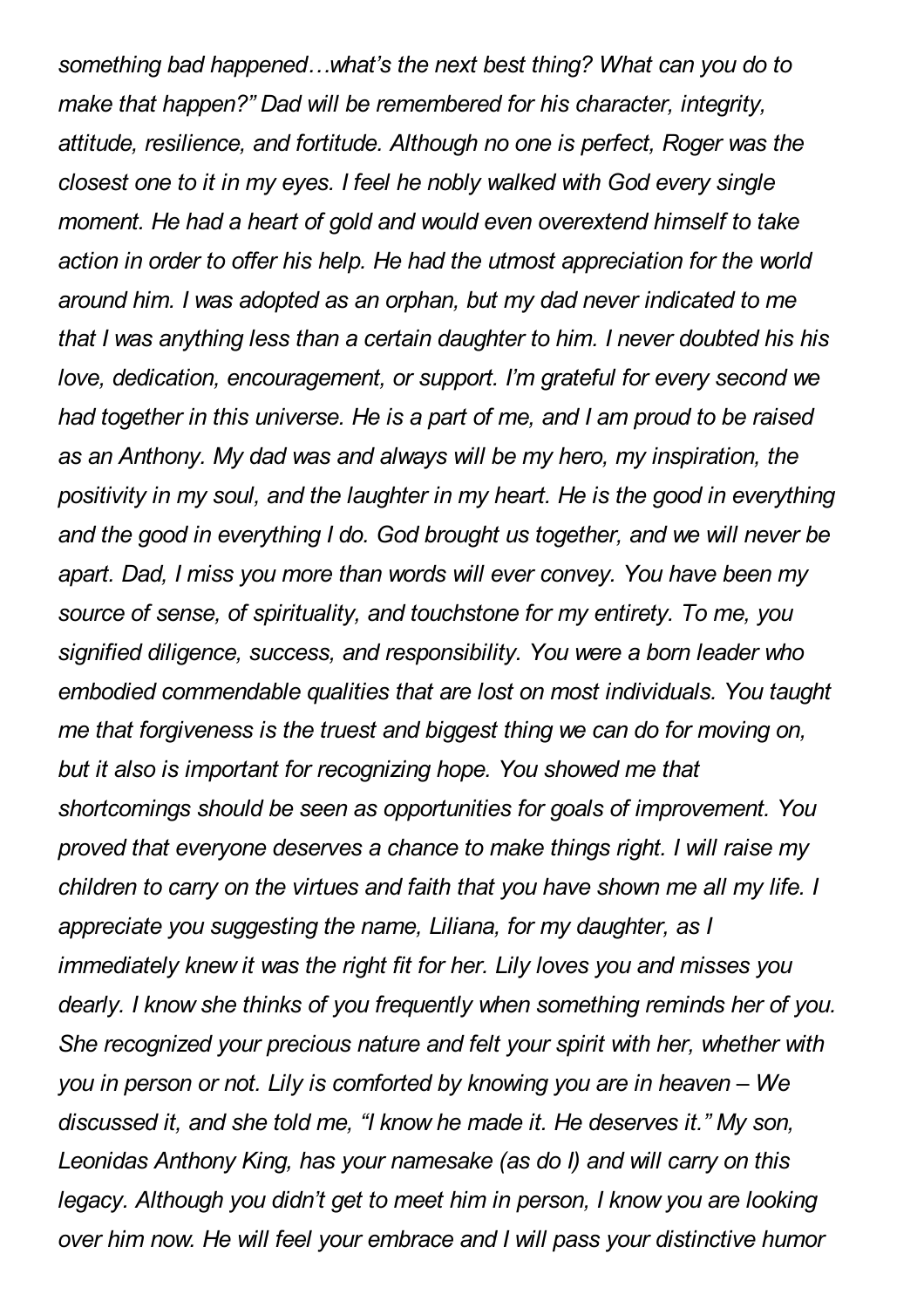*on to him. He seems like the type of guy who could carry that awesome torch. Leo loves being outside, as I know you did. I will encourage your essence in life with my children. They will cherish your memories, life story, and experience your phrases, perspective, routines, and idiosyncrasies that are all ingrained within me. I will walk with your remembrance, as will my husband Casey, whom you impacted in many ways as your bond together grew. Despite the divorce, my mother never stopped caring about you, loving you, and she never stopped missing you. She is sending her prayers and wishes of peace. Mourning is about being alive. I'm trying to grasp that leaning into sadness isn't refusing to be happy; Letting sadness into your life right now and still pushing forward to be the best person you can be, ensures and celebrates that Roger will never disappear. It is knowing you will survive this time and then carry him with you. Whenever you think of Roger, admire the beauty and honor the splendor of life surrounding you; Know he is present in the goodness and joy that is all around. He will never be forgotten; His imprint will always be with us. Dad, I love you so much. Through this grief, I have a palpable pain every time I think of every detail of who you were - but I do not want you to worry. I will speak to you every day. My words are not adequate to express how deeply I feel nor how strongly I want to make you proud, continuously improve myself, and honor you in all the ways you would want. Please watch over me and offer guidance and protection as I continue my journey with you in my heart. Thank you for being you…a treasure and the most significant person for who I am today. You are a blessing, always and forever. God bless you. Love, Ashley*



## **ASHLEY ANTHONY KING, NOVEMBER 2, 2018**

*Roger brought a lot of liveliness and humor into my life when he came to Swarthmore High. I remember his ever ready laugh and his basketball prowess. I remember both of us sweating it out in Latin class as we were making on the spot translations from a few lines (was it Caesar?) with Mrs.*